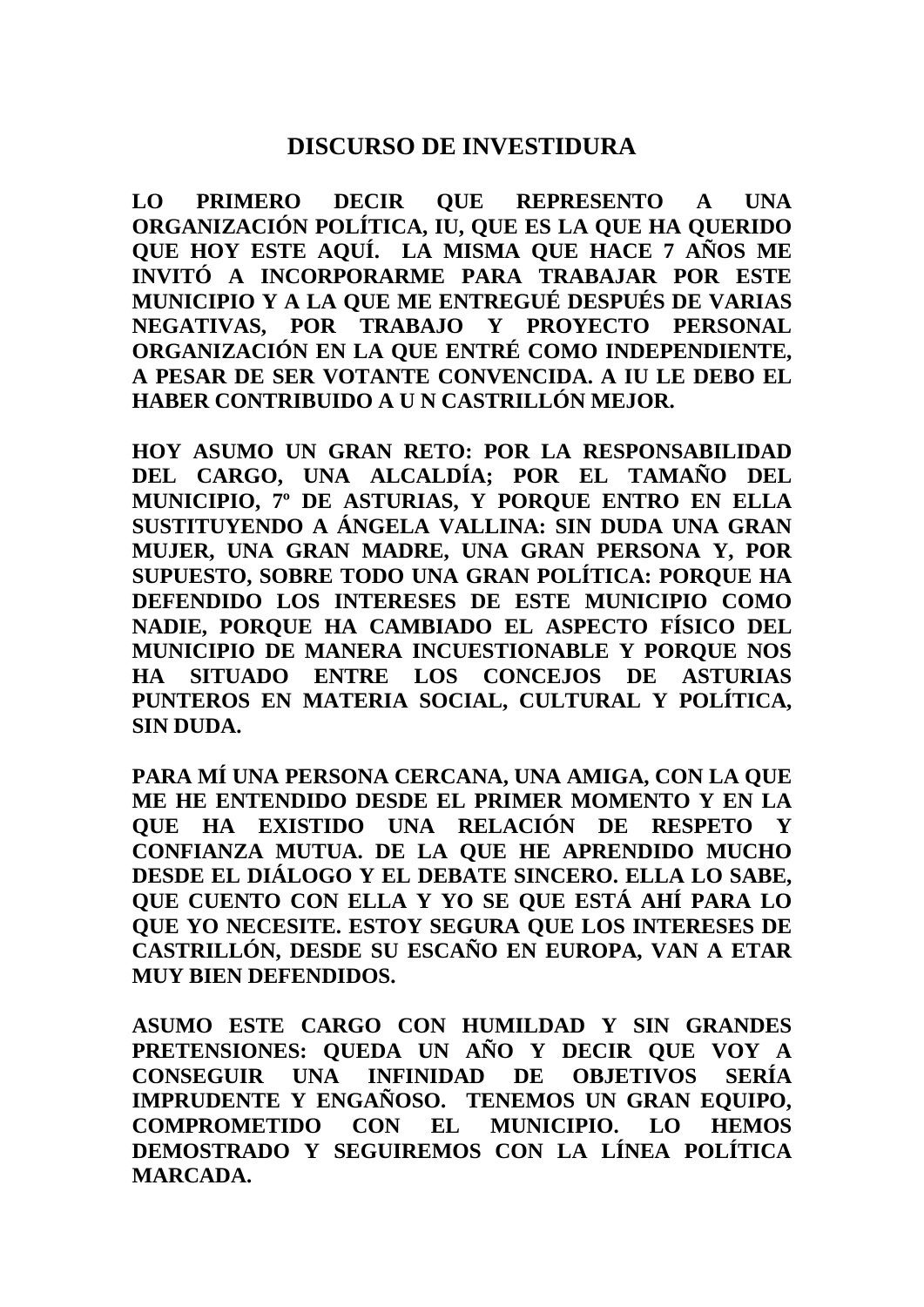**A LO QUE SÍ ME COMPROMETO, CON LAS VECINAS Y VECINOS DE CASTRILLÓN ES A SEGUIR MEJORANDO, DÍA A DÍA, EL MUNICIPIO EN EL QUE VIVIMOS EN LA MEDIDA QUE NOS LO PERMITA EL PRESUPUESTO QUE TENEMOS Y TAMBIÉN EN EL MARCO DE LAS COMPETENCIAS QUE LA LEY NOS DA (LEYES QUE SIENDO CADA VEZ MÁS RESTRICTIVAS Y VULNERANDO SIN DUDA NUESTRA AUTONOMÍA LOCAL, HAY QUE CUMPLIR). ESO SÍ, EXIGIREMOS CON LA MISMA VEHEMENCIA Y CONSTANCIA COMO LO HEMOS HECHO CON NUESTRA ALCALDESA HASTA EL DÍA DE HOY, NUESTROS INTERESES FRENTE A LA ADMINISTRACIÓN REGIONAL O ESTATAL SEGÚN SEA PRECISO EN CADA CASO.**

**ME COMPROMETO ESO SÍ A TRABAJAR EN EL DÍA A DÍA CON LA GENTE Y PARA LA GENTE. LO PRIMERO, GANAR SU CONFIANZA REGENERANDO EN LA MEDIDA DE LO POSIBLE LA VISIÓN DE LA POLÍTICA Y DE LOS POLÍTICOS.**

**LA CIUDADANÍA EN LA CALLE NOS PIDE QUE LES ESCUCHEMOS, QUE ATENDAMOS SUS NECESIDADES, QUE LES DIGAMOS LA VERDAD, QUE SEAMOS COHERENTES EN LO QUE HACEMOS Y LO QUE DECIMOS, QUE NEGOCIEMOS ENTRE NOSOTROS PARA DAR RESPUESTA A LOS INTERESES COMUNES DEL MUNICIPIO, QUE TENGAMOS LEALTAD INSTITUCIONAL. NOSOTROS Y NOSOTRAS, EN ESTA CORPORACIÓN, TENEMOS QUE HACER ESTE ESFUERZO PARA RECUPERAR LA CREDIBILIDAD DE LA CIUDADANÍA, PORQUE LA POLÍTICA ES NECESARIA PARA HACER EFECTIVA LA DEMOCRACIA. EN ESTE PUNTO, INVITO A TODAS LAS FUERZAS POLÍTICAS QUE CONFORMAMOS ESTA CORPORACIÓN A BUSCAR ESPACIOS DE NEGOCIACIÓN Y DEBATE. UNAS VECES BUSCAREMOS DESDE EL EQUIPO ESE ESPACIO PERO PIDO QUE SEAMOS HUMILDES Y QUE DESDE LA OPOSICIÓN SE PROPONGAN TAMBIÉN ESOS ESPACIOS. ESPERO QUE SE HAGA UNA OPOSICIÓN CONSTRUCTIVA Y DIALOGANTE, ACTIVA Y RESPONSABLE.** 

**PERO NO SOLO LOS POLÍTICOS TENEMOS QUE MEJORAR, NECESITAMOS QUE LA CIUDADANÍA SEA TAMBIEN RESPONSABLE Y SE COMPROMETA A PARTICIPAR. LOS POLÍTICOS SOMOS UNA REPRESENTACIÓN DE LA**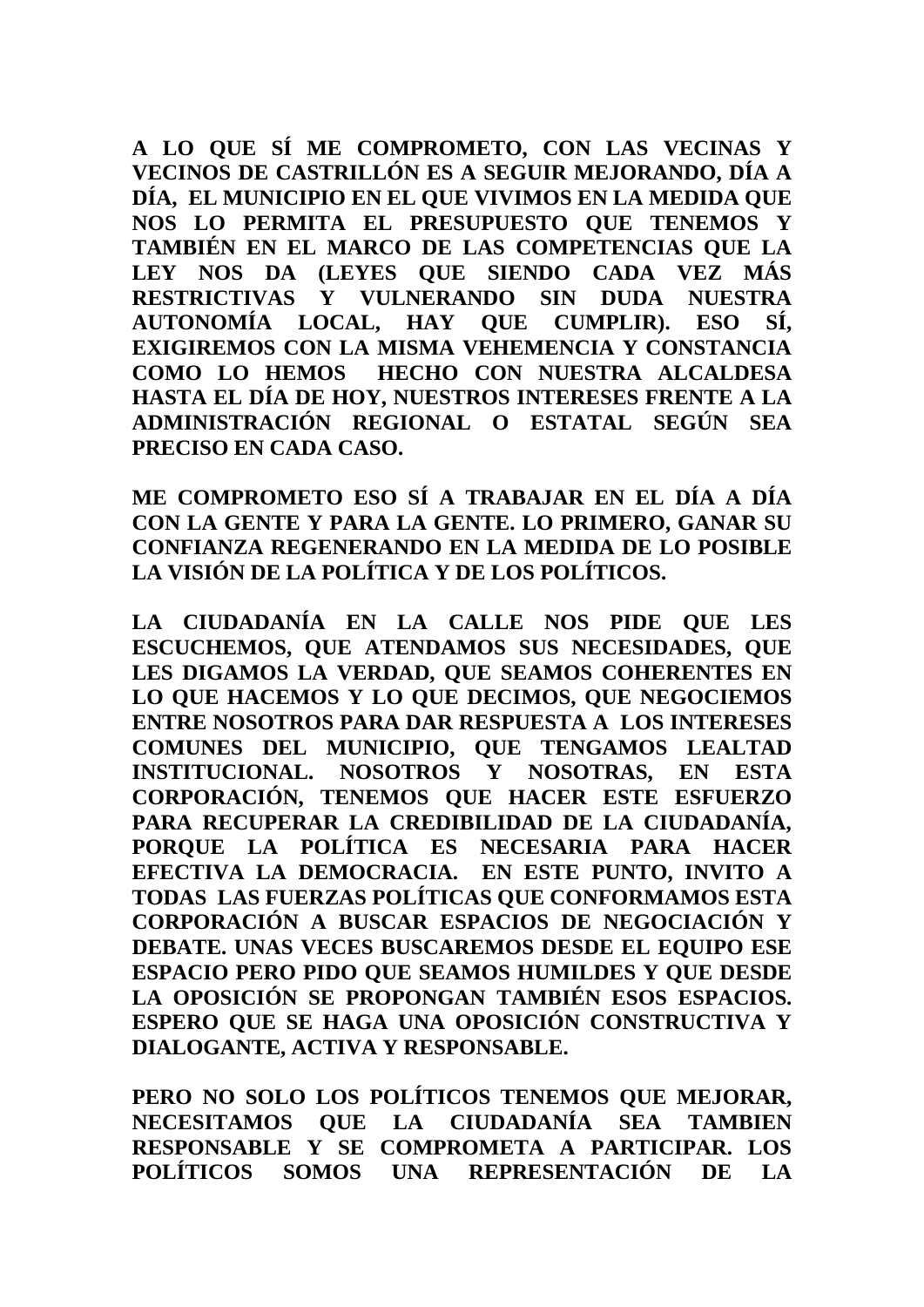**CIUDADANÍA Y SOLO CAMBIAREMOS EN LA MEDIDA EN QUE LA CIUDADANÍA NOS LO EXIJA Y SE EXIJA A ELLA MISMA. EN CASTRILLÓN TENEMOS UN ENORME POTENCIAL EN ESTE SENTIDO: ASOCIACIONES DE VECINOS, DE JUBILADOS, ASOCIACIONES CULTURALES, DEPORTIVAS, SOCIALES, JUVENILES, ASOCIACIONES DE MUJERES, DE PERSONAS CON DISCAPACIDAD O GRUPOS DE VOLUNTARIOS Y VOLUNTARIAS MANTIENEN ACTIVIDAD EN ESTE CONCEJO LO QUE LA HACE SER UN MUNICIPIO MÁS RICO, NO EN TÉRMINOS ECONÓMICOS SINO EN TERMINOS DE PARTICIPACIÓN CIVICA Y SOCIAL LO QUE NOS HACE SER UNA COMUNIDAD VIVA, ACTIVA, COHESIONADA Y SENTIRNOS A GUSTO EN NUESTRO MUNICIPIO. MANTENGAMOS Y POTENCIEMOS ESTE HABER. ABRAMOS Y POTENCIEMOS ESPACIOS DE ENCUENTRO CONJUNTOS ENTRE LA POLITICA Y LA CIUDADANÍA.** 

**ASIMISMO LAS ORGANIZACIONES SINDICALES Y EMPRESARIALES DEBEN CONFLUIR CON EL AYUNTAMIENTO PARA GENERAR ACTIVIDAD Y DESARROLLO, MEJORANDO LAS CONDICIONES DE LOS TRABAJADORES Y TRABAJADORAS DE NUESRO MUNICIPIO.**

**TENEMOS INMPORTANTES RECURSOS NATURALES, PAISAJÍSTICOS Y PATRIMONIALES CON ENORME POTENCIAL TURÍSTICO Y COMERCIAL. TENEMOS INDUSTRIAS FUERTES QUE NOS SITUÁN ENTRE LOS CONCEJOS DE MAYOR RENTA PER CÁPITA DE ASTURIAS. DESARROLLEMOS ESTE POTENCIAL PERO CONTRIBUYENDO A LA MEJORA DE VIDA DE LA CIUDADANÍA GARANTIZANDO LOS DERECHOS DE TODOS Y TODAS A VIVIR DIGNAMENTE.**

**CONTAMOS CON UN EQUIPO DE TRABAJADORES Y TRABAJADORAS EN ESTE MUNICIPIO DEL QUE HE PODIDO APRENDER MUCHO EN ESTOS 7 AÑOS Y DE LOS QUE, SIN DUDA, SEGUIRÉ APRENDIENDO. HOY ESTÁN AQUÍ JESÚS, RADAMÉS, ISA, CONCHI, AGENTES DE LA POLICIA LOCAL HABITUALES EN LOS PLENOS. HAY MUCHOS OTROS DETRÁS QUE DEJAN MUCHAS HORAS PARA MEJORAR EL MUNICIPIO, Y QUE HAN MANTENIDO SU COMPROMISO A PESAR DE VER AFECTADO SU SALARIO Y HORARIO POR LAS POLÍTICAS ESTATALES. CUENTO CON ELLOS Y CON ELLAS, PARA QUE**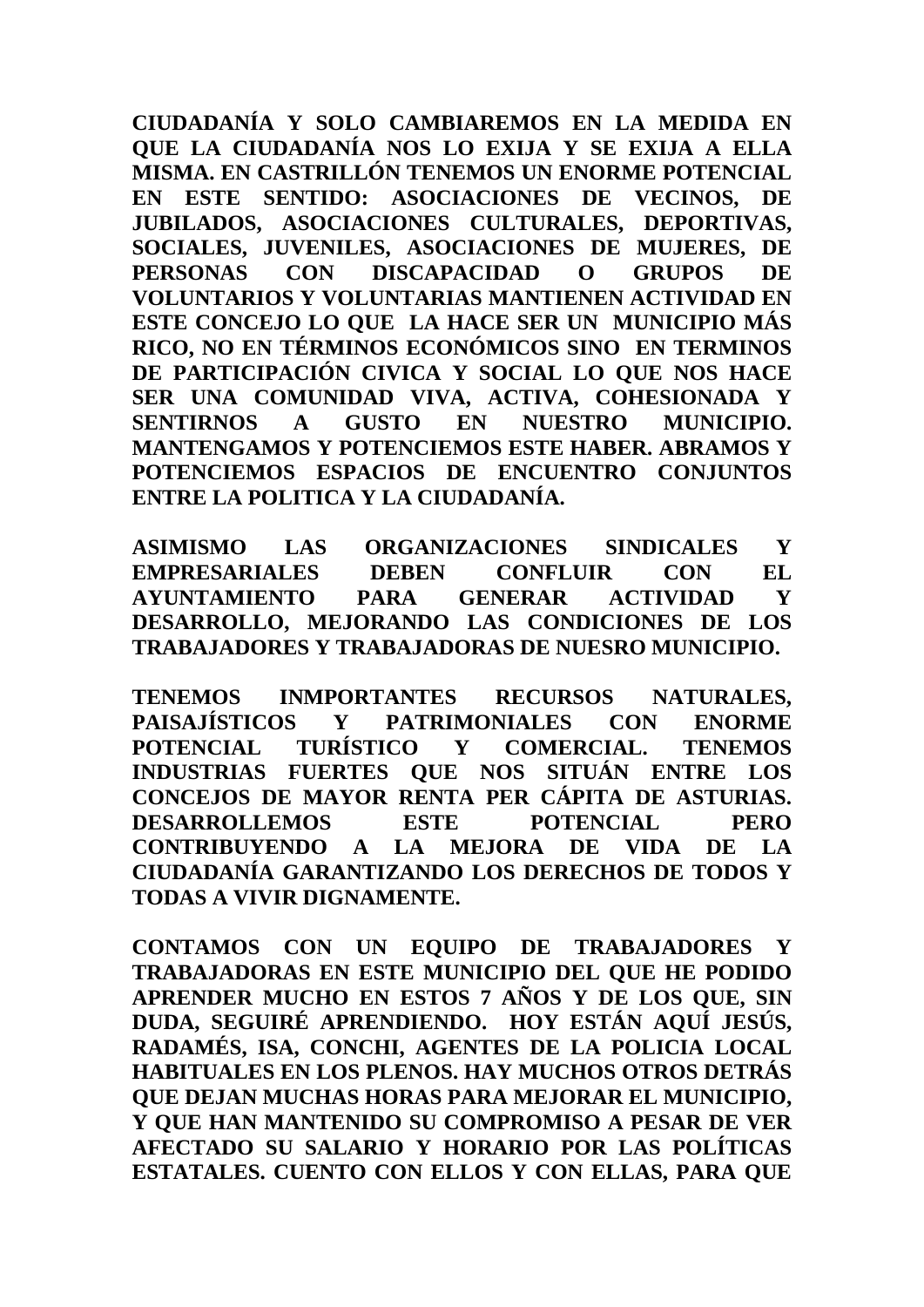## **ESTE AÑO LLEGUEMOS A MATERIALIZAR LOS PROYECTOS INICIADOS. TENEMOS UN GRAN RETO DE ORGANIZACIÓN INTERNA DE LOS SERVICIOS.**

**POR ÚLTIMO, HOY TOMO UNA DE LAS DECISIONES MÁS IMPORTANTES DE MI VIDA, ASUMIENDO LA ALCALDIA DE CASTRILLÓN. Y LO HAGO HABIENDO SOPESADO LOS ASPECTOS POSITIVOS Y NEGATIVOS QUE ESTA DECISIÓN CONLLEVA.**

**LOS ASPECTOS NEGATIVOS, SIN DUDA:**

- **LA EXHIBICIÓN PÚBLICA DE MI PERSONA Y LA PÉRDIDA DEL ANONIMATO,**
- **ESTAR MENOS CON TOÑO, INES Y CARLA, ESPERO QUE EL COMPROMISO QUE HOY ADOPTO SEA UN EJEMPLO QUE LAS CONVIERTA A ELLAS EN CIUDADANAS RESPONSABLES Y COMPROMETIDAS. ESPERO DEDICARLAS MÁS CALIDAD QUE CANTIDAD DE TIEMPO.**
- **EL MENOR TIEMPO A MIS PADRES Y HERMANOS QUE BIEN ME CONOCEN A MÍ Y EL GUSANILLO QUE LLEVO DENTRO DESDE TEMPRANA EDAD, EN ESTO DEL COMPROMISO**
- **DE MIS AMIGAS Y AMIGOS DE TODA LA VIDA, A LOS QUE YA VEO MUY POCO Y HECHO DE MENOS**
- **ALEJARME DE MI TRABAJO, UN TRABAJO CON EL QUE DISFRUTO Y DONDE TENGO COMPAÑEROS Y COMPAÑERAS A LOS QUE VOY A ECHAR DE MENOS EN ESTE AÑO.**

**PERO ESTOS ASPECTOS QUEDAN CONTRARRESTADOS POR OTROS SIN DUDA POSITIVOS:** 

- **EL DEBER PÚBLICO EN LA TRANSFORMACIÓN DE LA REALIDAD PARA QUE SEA MÁS JUSTA,**
- **PARA QUE EL BIENESTAR DE LA GENTE SEA UNA REALIDAD,**
- **PORQUE EXISTE OTRA ALTERNATIVA DE SOCIEDAD**
- **PORQUE LAS COSAS SE PUEDEN HACER MUCHO MEJOR,**
- **PORQUE LA SOCIEDAD NECESITA QUE PERSONAS JÓVENES NOS COMPROMETAMOS CON LA SOCIEDAD.**